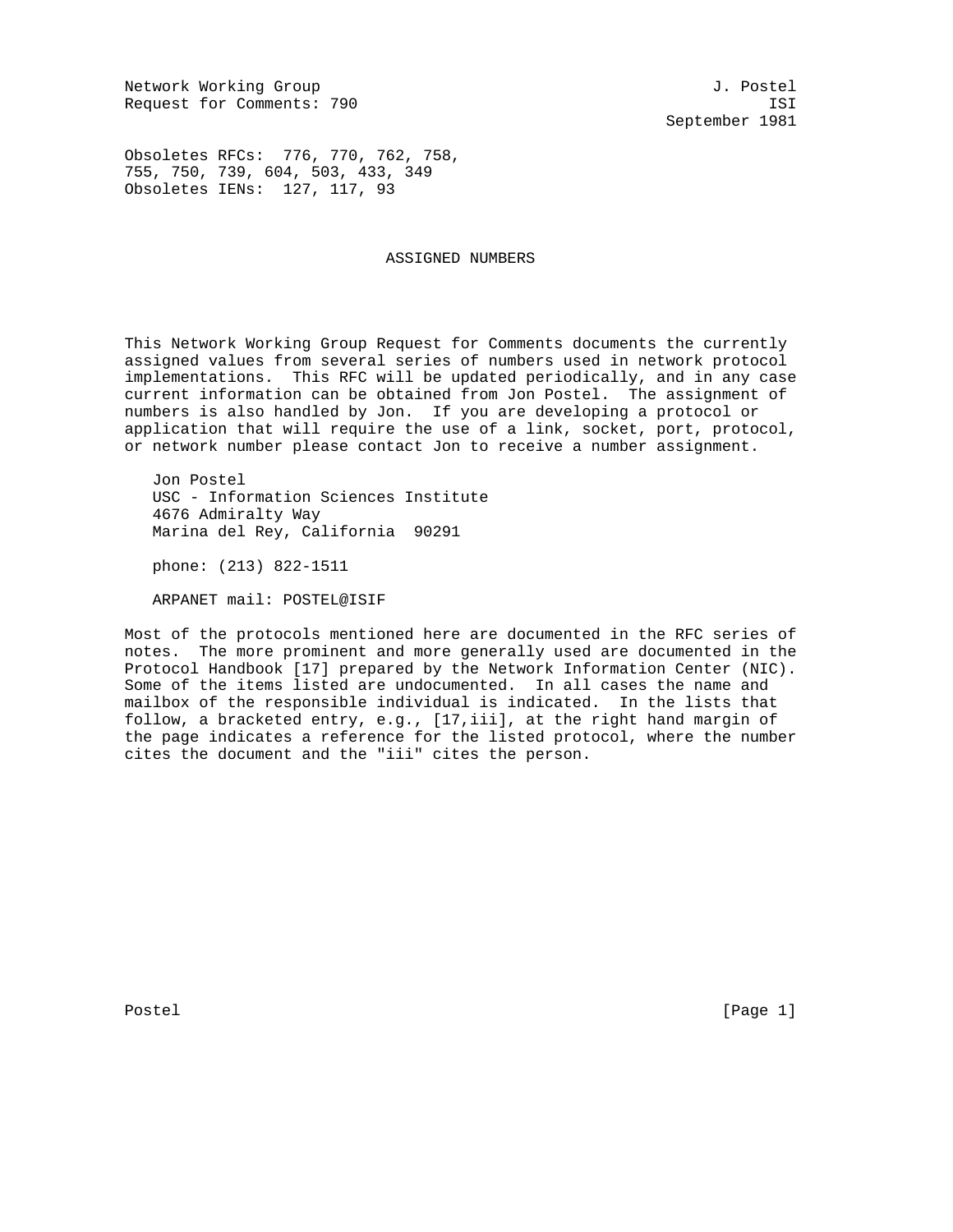Network Numbers

## ASSIGNED NETWORK NUMBERS

 This list of network numbers is used in the internet address [33]. The Internet Protocol (IP) uses a 32 bit address and divides that address into a network part and a "rest" or local address part. The division takes 3 forms or classes.

 The first type, or class a, of address has a 7-bit network number and a 24-bit local address. This allows 128 class a networks.

 $1$  and  $2$  3 0 1 2 3 4 5 6 7 8 9 0 1 2 3 4 5 6 7 8 9 0 1 2 3 4 5 6 7 8 9 0 1 +-+-+-+-+-+-+-+-+-+-+-+-+-+-+-+-+-+-+-+-+-+-+-+-+-+-+-+-+-+-+-+-+ |0| NETWORK | Local Address | +-+-+-+-+-+-+-+-+-+-+-+-+-+-+-+-+-+-+-+-+-+-+-+-+-+-+-+-+-+-+-+-+

#### Class A Address

 The second type, or class b, of address has a 14-bit network number and a 16-bit local address. This allows 16,384 class b networks.

| 0 1 2 3 4 5 6 7 8 9 0 1 2 3 4 5 6 7 8 9 0 1 2 3 4 5 6 7 8 9 0 1 |  |  |  |  |  |         |  |  |  |  |  |  |  |  |  |  |               |  |  |  |  |  |  |
|-----------------------------------------------------------------|--|--|--|--|--|---------|--|--|--|--|--|--|--|--|--|--|---------------|--|--|--|--|--|--|
|                                                                 |  |  |  |  |  |         |  |  |  |  |  |  |  |  |  |  |               |  |  |  |  |  |  |
| 11 OI                                                           |  |  |  |  |  | NETWORK |  |  |  |  |  |  |  |  |  |  | Local Address |  |  |  |  |  |  |
|                                                                 |  |  |  |  |  |         |  |  |  |  |  |  |  |  |  |  |               |  |  |  |  |  |  |

## Class B Address

 The third type, or class c, of address has a 21-bit network number and a 8-bit local address. This allows 2,097,152 class c networks.

| 0 1 2 3 4 5 6 7 8 9 0 1 2 3 4 5 6 7 8 9 0 1 2 3 4 5 6 7 8 9 0 1 |  |  |  |  |  |  |         |  |  |  |  |  |  |  |  |               |
|-----------------------------------------------------------------|--|--|--|--|--|--|---------|--|--|--|--|--|--|--|--|---------------|
|                                                                 |  |  |  |  |  |  |         |  |  |  |  |  |  |  |  |               |
| 1 1 0                                                           |  |  |  |  |  |  | NETWORK |  |  |  |  |  |  |  |  | Local Address |
|                                                                 |  |  |  |  |  |  |         |  |  |  |  |  |  |  |  |               |

### Class C Address

 One notation for internet host addresses commonly used divides the 32-bit address into four 8-bit fields and specifies the value of each field as a decimal number with the fields separated by periods. For example, the internet address of ISIF is 010.020.000.052.

This notation will be used in the listing of assigned network

Postel [Page 2]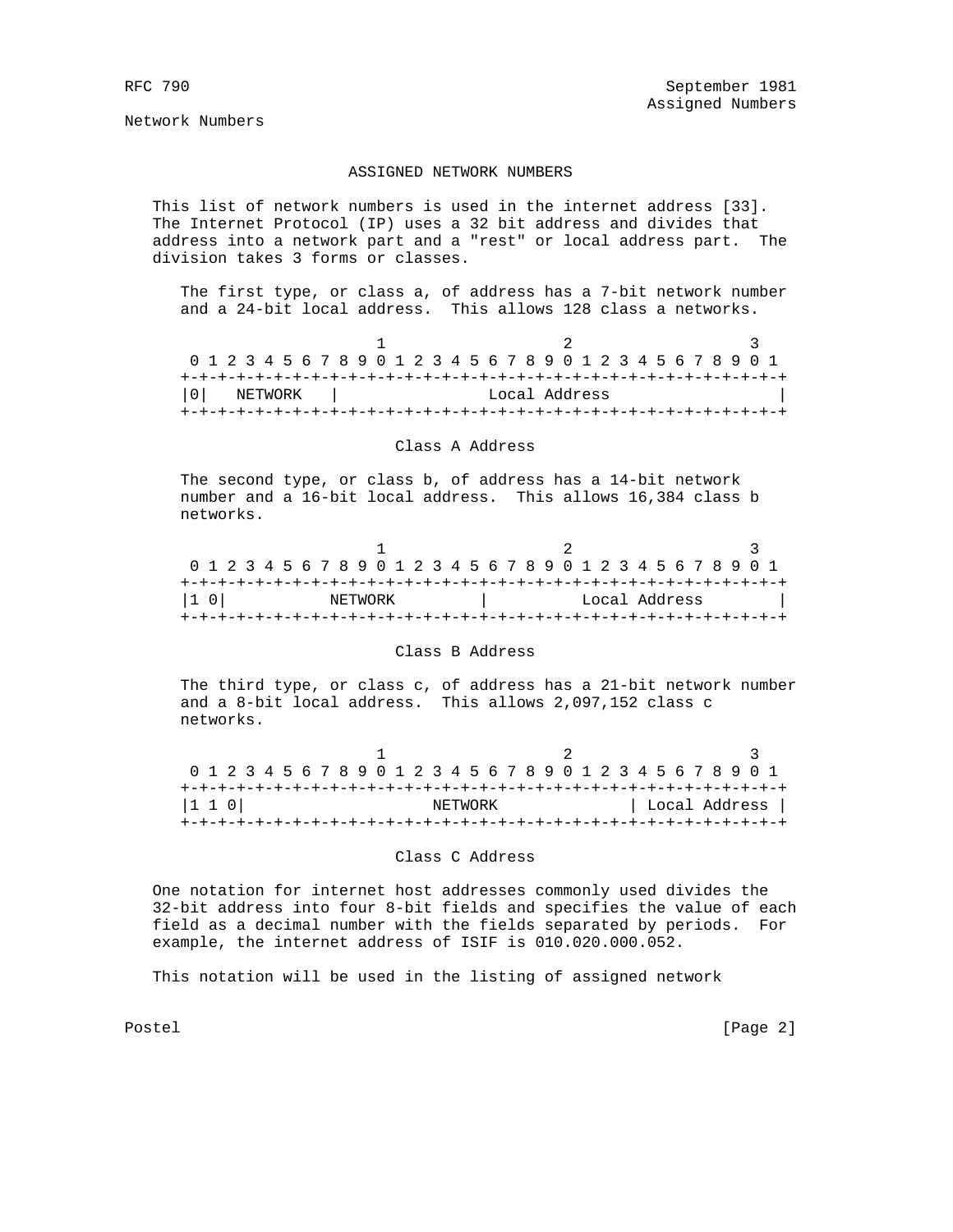Network Numbers

numbers. The class a networks will have nnn.rrr.rrr.rrr, the class b networks will have nnn.nnn.rrr.rrr, and the class c networks will have nnn.nnn.nnn.rrr, where nnn represents part or all of a network number and rrr represents part or all of a local address or rest field.

Assigned Network Numbers

Class A Networks

| Internet Address                       | Name            | Network                            | References             |
|----------------------------------------|-----------------|------------------------------------|------------------------|
| ----------                             |                 |                                    |                        |
| $000.\text{rrr}.\text{rrr}.\text{rrr}$ |                 | Reserved                           | [JBP]                  |
| 001.rrr.rrr.rrr                        | BBN-PR          | BBN Packet Radio Network           | [DCA2]                 |
| 002.rrr.rrr.rrr                        | $SF-PR-1$       | SF Packet Radio Network (1)        | [JEM]                  |
| 003.rrr.rrr.rrr                        | BBN-RCC         | <b>BBN RCC Network</b>             | SGC1                   |
| 004.rrr.rrr.rrr                        | SATNET          | Atlantic Satellite Network         | [DM11]                 |
| 005.rrr.rrr.rrr                        | SILL-PR         | Ft. Sill Packet Radio Network[JEM] |                        |
| 006.rrr.rrr.rrr                        | $SF-PR-2$       | SF Packet Radio Network (2)        | [JEM]                  |
| 007.rrr.rrr.rrr                        | <b>CHAOS</b>    | MIT CHAOS Network                  | [MOON]                 |
| 008.rrr.rrr.rrr                        | <b>CLARKNET</b> | SATNET subnet for Clarksburg[DM11] |                        |
| 009.rrr.rrr.rrr                        | BRAGG-PR        | Ft. Bragg Packet Radio Net         | [JEM]                  |
| 010.rrr.rrr.rrr                        | ARPANET         | ARPANET                            | $[17, 1, \text{VGC}]$  |
| 011.rrr.rrr.rrr                        | <b>UCLNET</b>   | University College London          | [ PK ]                 |
| 012.rrr.rrr.rrr                        | <b>CYCLADES</b> | <b>CYCLADES</b>                    | [VGC]                  |
| 013.rrr.rrr.rrr                        |                 | Unassigned                         | [JBP]                  |
| 014.rrr.rrr.rrr                        | TELENET         | <b>TELENET</b>                     | [VGC]                  |
| 015.rrr.rrr.rrr                        | <b>EPSS</b>     | British Post Office EPSS           | [PK]                   |
| 016.rrr.rrr.rrr                        | <b>DATAPAC</b>  | <b>DATAPAC</b>                     | [VGC]                  |
| 017.rrr.rrr.rrr                        | TRANSPAC        | TRANSPAC                           | [VGC]                  |
| 018.rrr.rrr.rrr                        | LCSNET          | MIT LCS Network                    | [43, 10, DDC2]         |
| 019.rrr.rrr.rrr                        | TYMNET          | TYMNET                             | [VGC]                  |
| 020.rrr.rrr.rrr                        | $DC-PR$         | D.C. Packet Radio Network          | [VGC]                  |
| 021.rrr.rrr.rrr                        | EDN             | DCEC EDN                           | [EC5]                  |
| 022.rrr.rrr.rrr                        | <b>DIALNET</b>  | <b>DIALNET</b>                     | $[26, 16, \text{MRC}]$ |
| 023.rrr.rrr.rrr                        | MITRE           | MITRE Cablenet                     | [44,APS]               |
| 024.rrr.rrr.rrr                        | BBN-LOCAL       | <b>BBN Local Network</b>           | [SC]                   |
| 025.rrr.rrr.rrr                        | RSRE-PPSN       | RSRE / PPSN                        | [BD2]                  |
| 026.rrr.rrr.rrr                        | AUTODIN-II      | AUTODIN II                         | [EC5]                  |
| 027.rrr.rrr.rrr                        | NOSC-LCCN       | NOSC / LCCN                        | [KTP]                  |
| 028.rrr.rrr.rrr                        | WIDEBAND        | Wide Band Satellite Network [CJW2] |                        |
| 029.rrr.rrr.rrr                        | DCN-COMSAT      | COMSAT Dist. Comp. Network         | [DIM1]                 |
| 030.rrr.rrr.rrr                        | DCN-UCL         | UCL Dist. Comp. Network            | [PK]                   |
| 031.rrr.rrr.rrr                        | BBN-SAT-TEST    | BBN SATNET Test Network            | [DM11]                 |
| 032.rrr.rrr.rrr                        | UCL-CR1         | UCL Cambridge Ring 1               | [PK]                   |
| 033.rrr.rrr.rrr                        | $UCL-CR2$       | UCL Cambridge Ring 2               | [ PK ]                 |
| 034.rrr.rrr.rrr                        | MATNET          | Mobile Access Terminal Net         | [DM11]                 |
| 035.rrr.rrr.rrr                        | <b>NULL</b>     | UCL/RSRE Null Network              | [BD2]                  |
|                                        |                 |                                    |                        |

Postel [Page 3]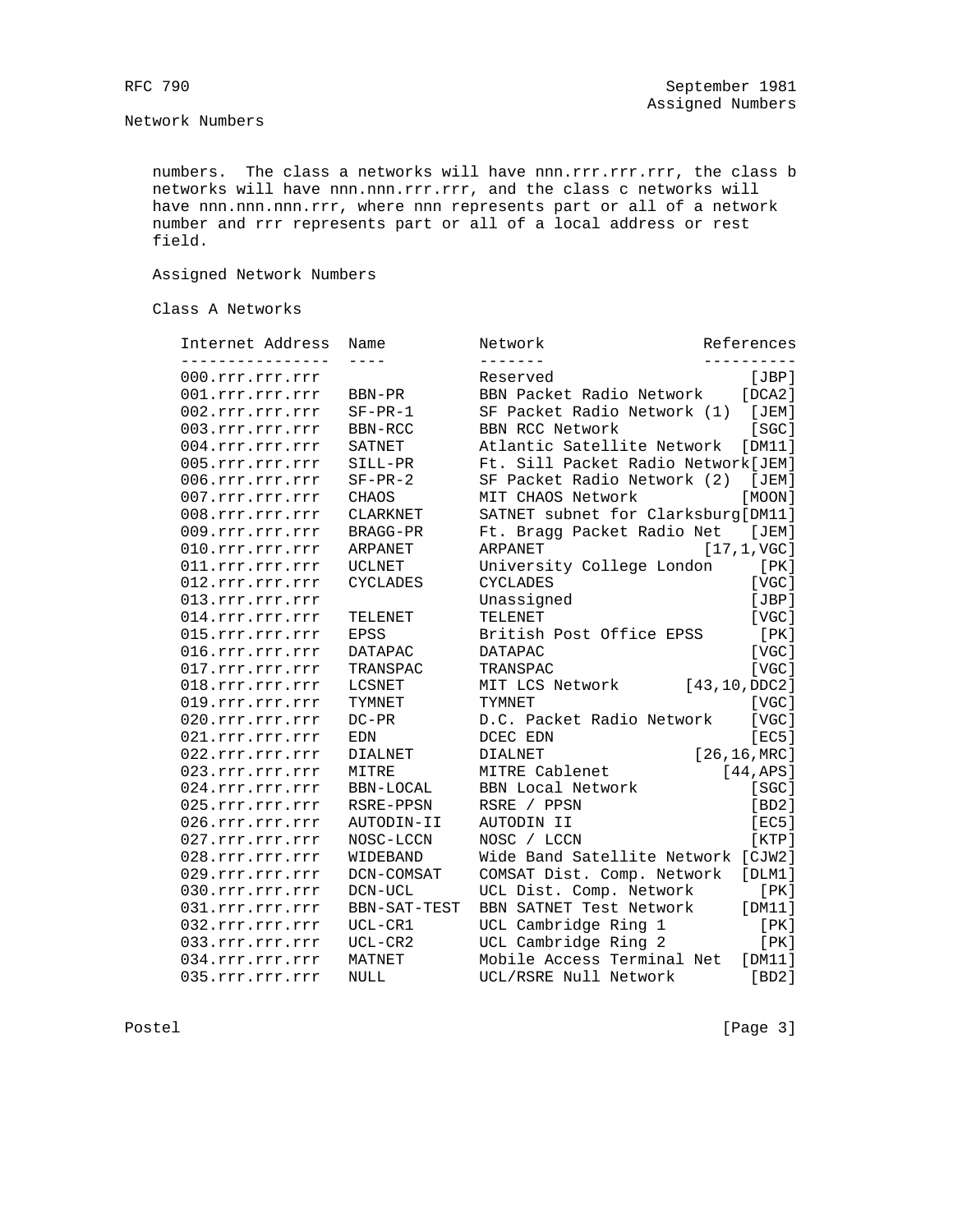Network Numbers

| 036.rrr.rrr.rrr                            | $SU-NET$    | Stanford University Ethernet | [MRC]   |
|--------------------------------------------|-------------|------------------------------|---------|
| 037.rrr.rrr.rrr                            | DECNET      | Digital Equipment Network    | [DRL]   |
| 038.rrr.rrr.rrr                            | DECNET-TEST | Test Digital Equipment Net   | [DRL]   |
| 039.rrr.rrr.rrr                            | SRINET      | SRI Local Network            | [GEOF]  |
| 040.rrr.rrr.rrr                            | CISLNET     | CISL Multics Network         | [CH2]   |
| 041.rrr.rrr.rrr                            | BBN-LN-TEST | BBN Local Network Testbed    | [KTP]   |
| 042.rrr.rrr.rrr                            | S1NET       | LLL-S1-NET                   | [ EAK ] |
| 043.rrr.rrr.rrr                            | INTELPOST   | COMSAT INTELPOST             | [DIM1]  |
| 044.rrr.rrr.rrr                            | AMPRNET     | Amature Radio Experiment Net | [HM]    |
| 044.rrr.rrr.rrr-126.rrr.rrr.rrr Unassigned |             |                              | [JBP]   |
| 127.rrr.rrr.rrr                            |             | Reserved                     | [JBP]   |
|                                            |             |                              |         |

Class B Networks

| Internet Address                           | Name | Network  | References |
|--------------------------------------------|------|----------|------------|
|                                            |      |          |            |
| 128.000.rrr.rrr                            |      | Reserved | [JBP]      |
| 128.001.rrr.rrr-128.254.rrr.rrr Unassigned |      |          | [JBP]      |
| 191.255.rrr.rrr                            |      | Reserved | [JBP]      |
|                                            |      |          |            |

# Class C Networks

| Internet Address                           | Name | Network  | References |
|--------------------------------------------|------|----------|------------|
|                                            |      |          |            |
| 192.000.001.rrr                            |      | Reserved | [JBP]      |
| 192.000.001.rrr-223.255.254.rrr Unassigned |      |          | [JBP]      |
| 223.255.255.rrr                            |      | Reserved | [JBP]      |

Other Reserved Internet Addresses

| Internet Address | Name                                     | Network | References |
|------------------|------------------------------------------|---------|------------|
|                  |                                          |         |            |
|                  | 224.000.000.000-255.255.255.255 Reserved |         | TBP 1      |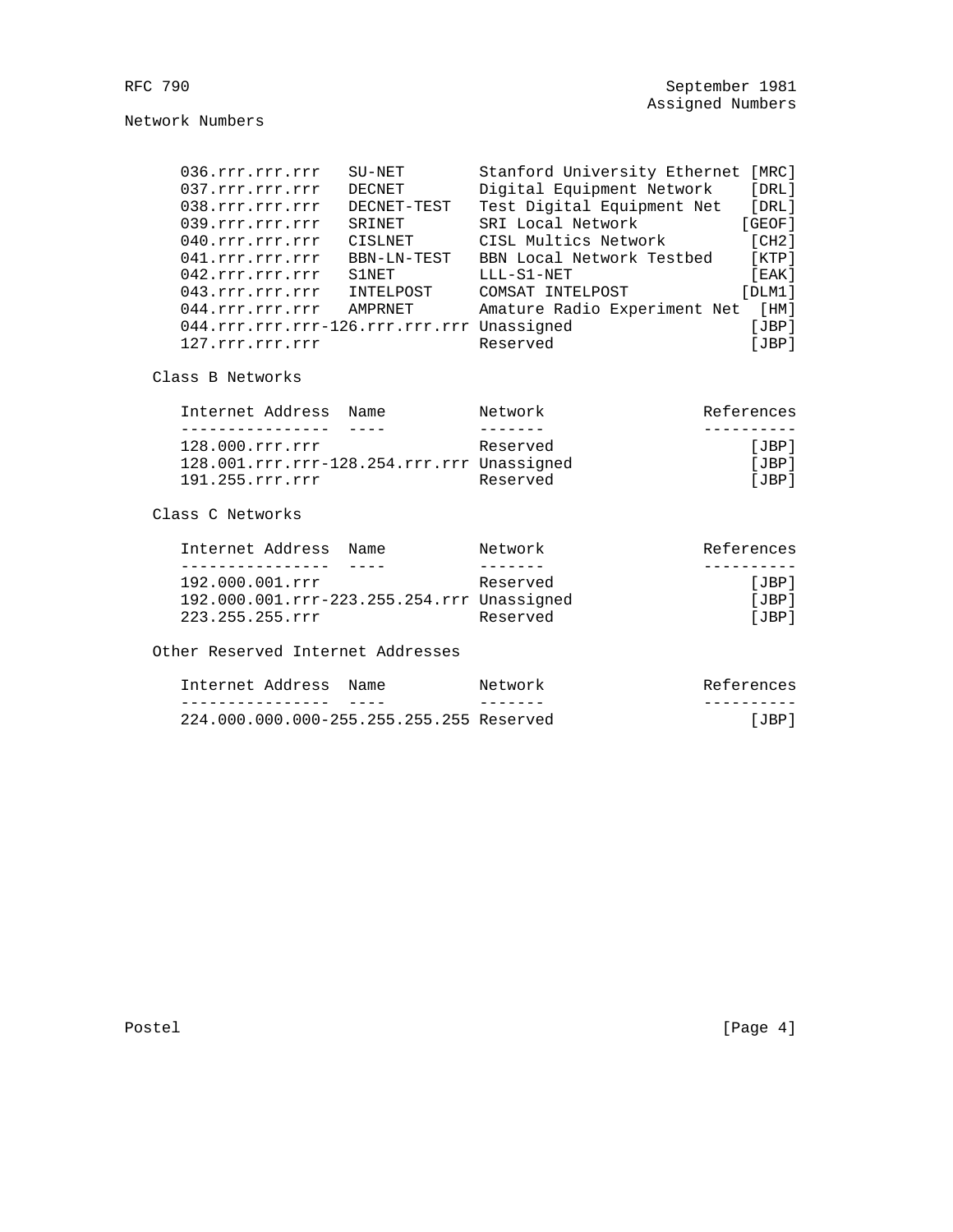Internet Version Numbers

## ASSIGNED INTERNET VERSION NUMBERS

 In the Internet Protocol (IP) [33] there is a field to identify the version of the internetwork general protocol. This field is 4 bits in size.

# Assigned Internet Version Numbers

| Decimal  | Octal    | Version           | References |
|----------|----------|-------------------|------------|
|          |          |                   |            |
|          |          | Reserved          | [JBP]      |
| $1 - 3$  | $1 - 3$  | Unassigned        | [JBP]      |
| 4        |          | Internet Protocol | [33,JBP]   |
| 5        | 5        | ST Datagram Mode  | [20, JWF]  |
| $6 - 14$ | $6 - 16$ | Unassigned        | [JBP]      |
| 15       |          | Reserved          | [JBP]      |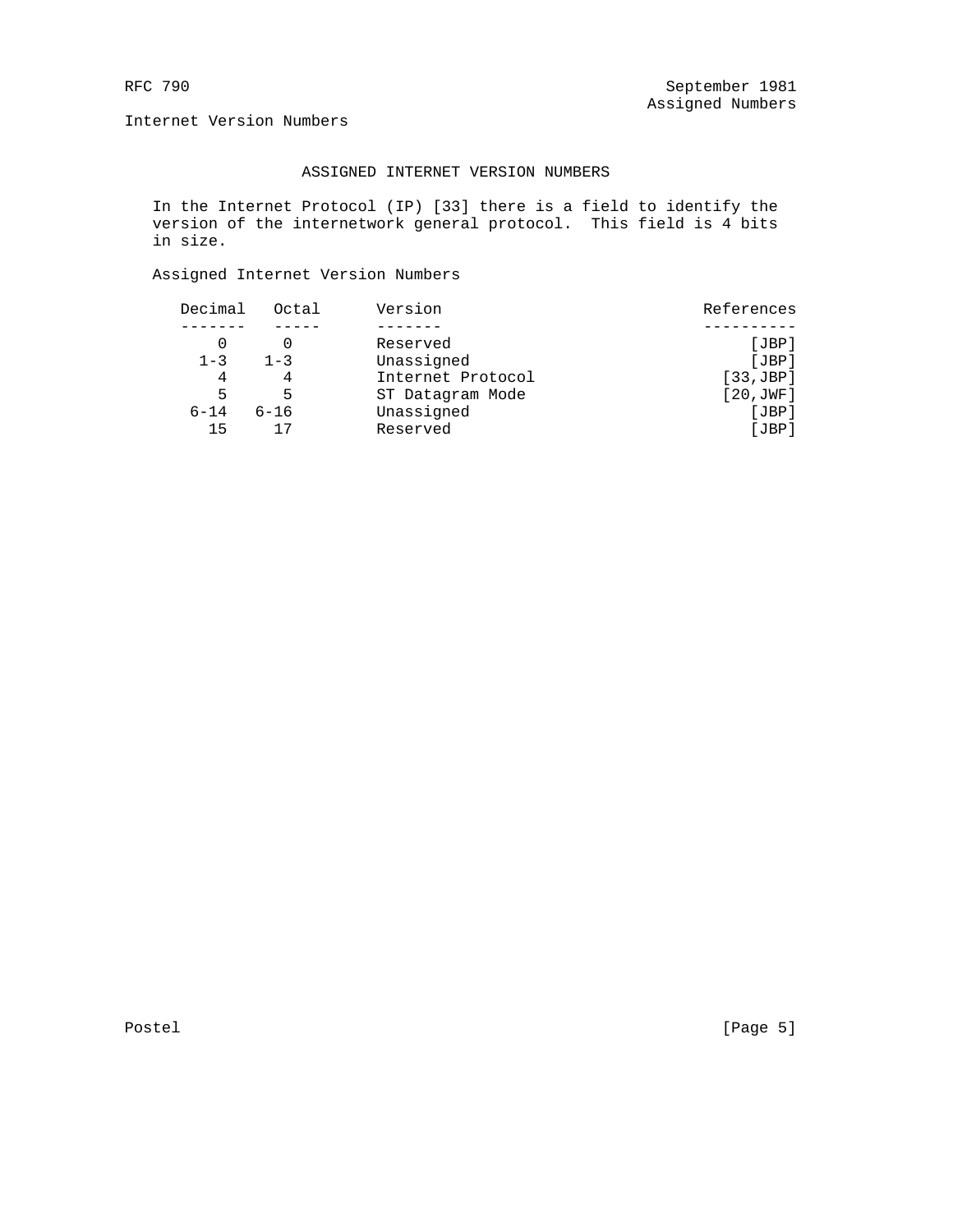Internet Protocol Numbers

## ASSIGNED INTERNET PROTOCOL NUMBERS

 In the Internet Protocol (IP) [33] there is a field, called Protocol, to identify the the next level protocol. This is an 8 bit field.

Assigned Internet Protocol Numbers

| Decimal        | Octal          | Protocol Numbers                             | References             |
|----------------|----------------|----------------------------------------------|------------------------|
| $\mathbf 0$    | 0              | Reserved                                     | [JBP]                  |
| $\mathbf 1$    | $\mathbf 1$    | ICMP                                         | [53,JBP]               |
| $\overline{a}$ | $\overline{a}$ | Unassigned                                   | [JBP]                  |
| 3              | 3              | Gateway-to-Gateway                           | $[48, 49,$ VMS]        |
| $\overline{4}$ | $\overline{4}$ | CMCC Gateway Monitoring Message [18,19, DFP] |                        |
| 5              | 5              | ${\rm ST}$                                   | [20, JWF]              |
| 6              | $\overline{6}$ | TCP                                          | [34,JBP]               |
| 7              | 7              | ${\tt UCL}$                                  | [PK]                   |
| 8              | 10             | Unassigned                                   | [JBP]                  |
| 9              | 11             | Secure                                       | [VGC]                  |
| 10             | 12             | BBN RCC Monitoring                           | [VMS]                  |
| 11             | 13             | <b>NVP</b>                                   | [12,DC]                |
| 12             | 14             | PUP                                          | [4, EAT3]              |
| 13             | 15             | Pluribus                                     | [RDB2]                 |
| 14             | 16             | Telenet                                      | [RDB2]                 |
| 15             | 17             | <b>XNET</b>                                  | [25,JFH2]              |
| 16             | 20             | Chaos                                        | [MOON]                 |
| 17             | 21             | User Datagram                                | [42,JBP]               |
| 18             | 22             | Multiplexing                                 | [13,JBP]               |
| 19             | 23             | <b>DCN</b>                                   | $[$ DLM $1]$           |
| 20             | 24             | TAC Monitoring                               | [55, R <sub>H6</sub> ] |
| $21 - 62$      | $25 - 76$      | Unassigned                                   | [JBP]                  |
| 63             | 77             | any local network                            | [JBP]                  |
| 64             | 100            | SATNET and Backroom EXPAK                    | [DM11]                 |
| 65             | 101            | MIT Subnet Support                           | [NC3]                  |
|                | 66-68 102-104  | Unassigned                                   | [JBP]                  |
| 69             | 105            | SATNET Monitoring                            | [DM11]                 |
| 70             | 106            | Unassigned                                   | [JBP]                  |
| 71             | 107            | Internet Packet Core Utility                 | [DM11]                 |
|                | 72-75 110-113  | Unassigned                                   | [JBP]                  |
| 76             | 114            | Backroom SATNET Monitoring                   | [DM11]                 |
| 77             | 115            | Unassigned                                   | [JBP]                  |
| 78             | 116            | WIDEBAND Monitoring                          | [DM11]                 |
| 79             | 117            | WIDEBAND EXPAK                               | [DM11]                 |
|                | 80-254 120-376 | Unassigned                                   | [JBP]                  |
| 255            | 377            | Reserved                                     | [JBP]                  |
|                |                |                                              |                        |

Postel [Page 6]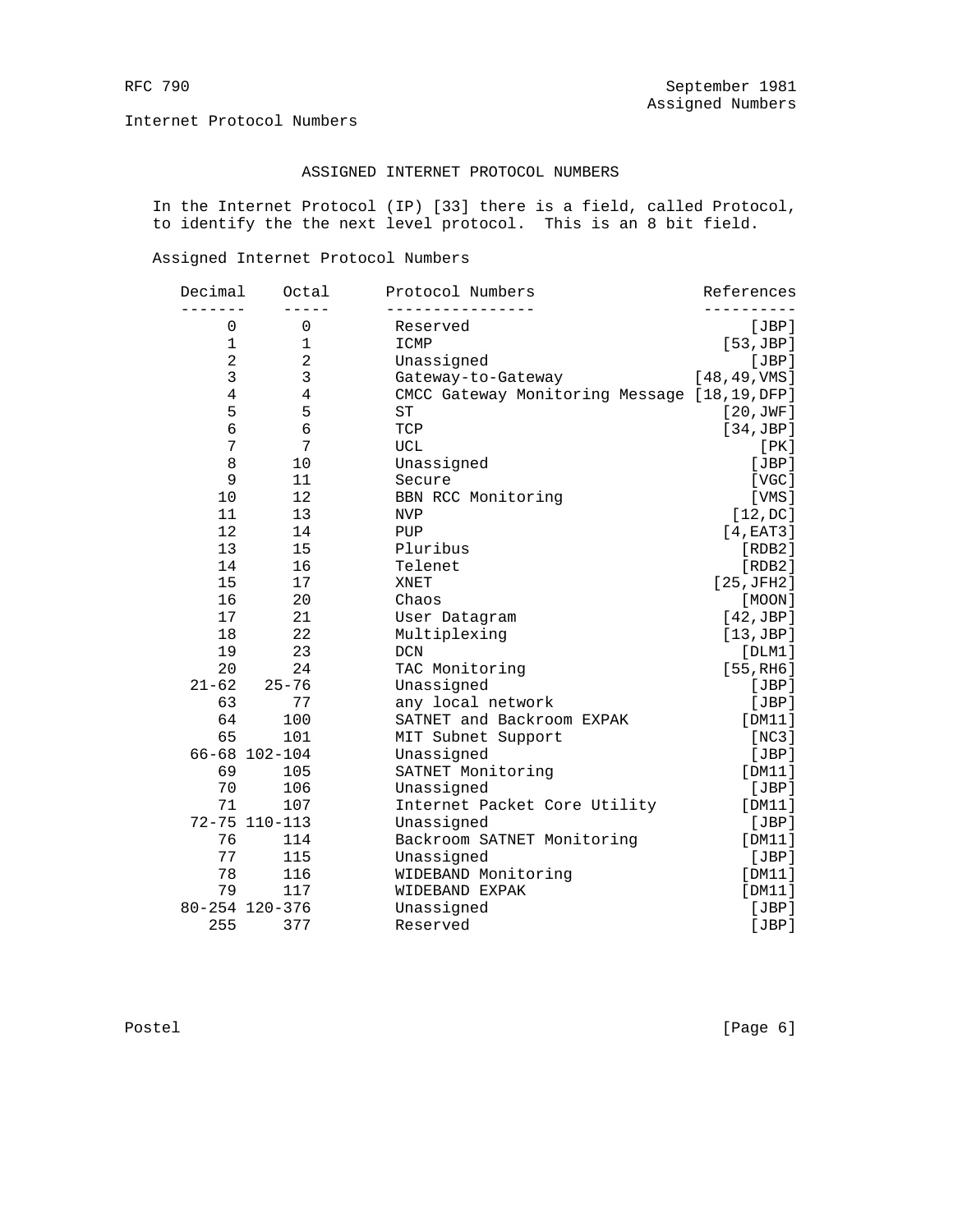## ASSIGNED PORT or SOCKET NUMBERS

 Ports are used in the TCP [34] and sockets are used in the AHHP [28,17] to name the ends of logical connections which carry long term conversations. For the purpose of providing services to unknown callers a service contact socket is defined. This list specifies the port or socket used by the server process as its contact socket. In the AHHP an Initial Connection Procedure ICP [39,17] is used between the user process and the server process to make the initial contact and establish the long term connections leaving the contact socket free to handle other callers. In the TCP no ICP is necessary since a port may engage in many simultaneous connections.

 To the extent possible these same port assignments are used with UDP [42].

 The assigned ports/sockets use a small part of the possible port/socket numbers. The assigned ports/sockets have all except the low order eight bits cleared to zero. The low order eight bits are specified here.

Socket Assignments:

General Assignments:

| Decimal Octal |             | Description                    |
|---------------|-------------|--------------------------------|
|               |             |                                |
| $0 - 63$      | $0 - 77$    | Network Wide Standard Function |
| $64 - 131$    | $100 - 203$ | Hosts Specific Functions       |
| $132 - 223$   | $204 - 337$ | Reserved for Future Use        |
| $224 - 255$   | $340 - 377$ | Any Experimental Function      |

Postel [Page 7]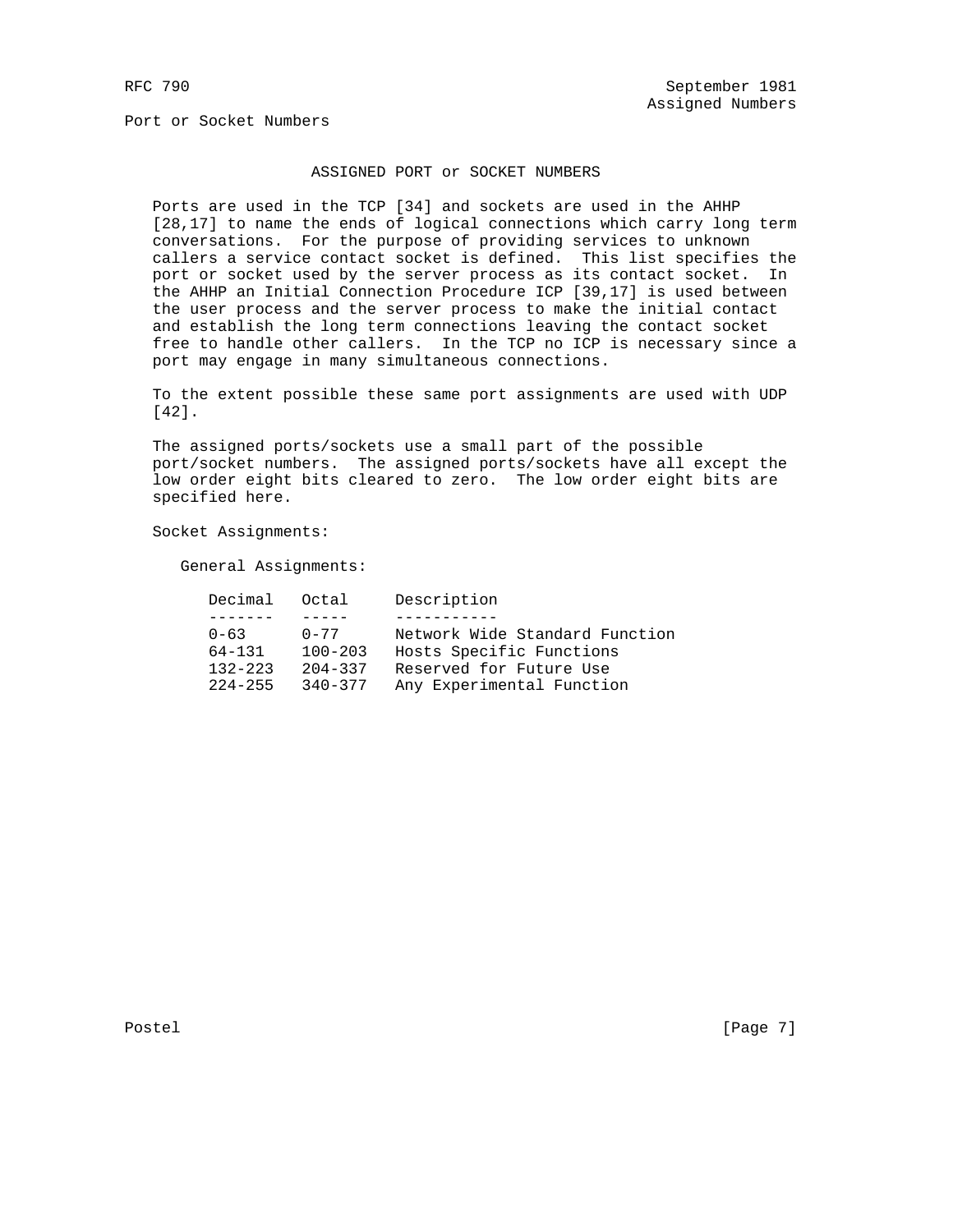Specific Assignments:

Network Standard Functions

| Decimal   | Octal        | Description                      | References        |
|-----------|--------------|----------------------------------|-------------------|
|           |              |                                  |                   |
| 1         | 1            | Old Telnet                       | [40,JBP]          |
| 3         | $\mathbf{3}$ | Old File Transfer                | [27, 11, 24, JBP] |
| 5         | 5            | Remote Job Entry                 | [6, 17, JBP]      |
| 7         | 7            | Echo                             | [35,JBP]          |
| 9         | 11           | Discard                          | [32,JBP]          |
| 11        | 13           | Who is on or SYSTAT              | [JBP]             |
| 13        | 15           | Date and Time                    | [JBP]             |
| 15        | 17           | Who is up or NETSTAT             | [JBP]             |
| 17        | 21           | Short Text Message               | [JBP]             |
| 19        | 23           | Character generator or TTYTST    | [31,JBP]          |
| 21        | 25           | New File Transfer                | [36,JBP]          |
| 23        | 27           | New Telnet                       | [41,JBP]          |
| 25        | 31           | SMTP                             | [54,JBP]          |
| 27        | 33           | NSW User System w/COMPASS FE     | [14, RHT]         |
| 29        | 35           | MSG-3 ICP                        | [29, RHT]         |
| 31        | 37           | MSG-3 Authentication             | [29, RHT]         |
| 33        | 41           | Unassigned                       | [JBP]             |
| 35        | 43           | IO Station Spooler               | [JBP]             |
| 37        | 45           | Time Server                      | [22,JBP]          |
| 39        | 47           | Unassigned                       | [JBP]             |
| 41        | 51           | Graphics                         | [46, 17, JBP]     |
| 42        | 52           | Name Server                      | [38,JBP]          |
| 43        | 53           | WhoIs                            | [JAKE]            |
| 45        | 55           | Message Processing Module        | [37,JBP]          |
| 47        | 57           | NI FTP                           | [50, CJB]         |
| 49        | 61           | RAND Network Graphics Conference | [30, MO2]         |
| 51        | 63           | Message Generator Control        | [52,DFP]          |
| 53        | 65           | AUTODIN II FTP                   | [21,EC5]          |
| 55        | 67           | ISI Graphics Language            | [3, RB6]          |
| 57        | 71           | MTP                              | [45, JBP]         |
| 59        | 73           | New MIT Host Status              | [SWG]             |
| $61 - 63$ | $75 - 77$    | Unassigned                       | [JBP]             |
|           |              |                                  |                   |

Postel [Page 8]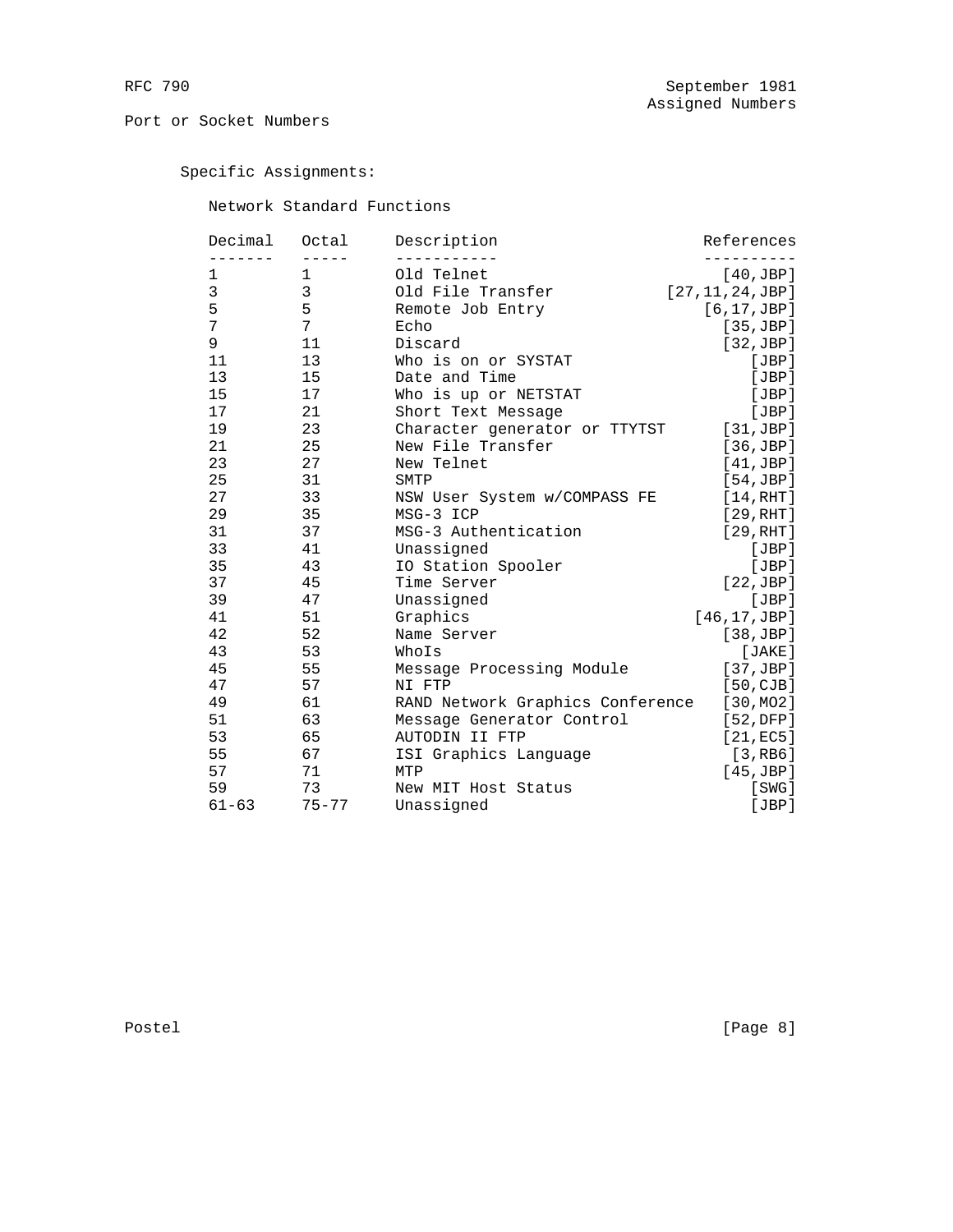# Host Specific Functions

| Decimal<br>$\frac{1}{2}$ | Octal<br>$- - - - -$ | Description                   | References     |
|--------------------------|----------------------|-------------------------------|----------------|
| 65                       | 101                  | Unassigned                    | [JBP]          |
| 67                       | 103                  | Datacomputer at CCA           | [8, JZS]       |
| 69                       | 105                  | Unassigned                    | [JBP]          |
| 69                       | 105                  | Trivial File Transfer         | [47,KRS]       |
| 71                       | 107                  | NETRJS (EBCDIC) at UCLA-CCN   | $[5, 17,$ RTB] |
| 73                       | 111                  | NETRJS (ASCII-68) at UCLA-CCN | [5, 17, RTB]   |
| 75                       | 113                  | NETRJS (ASCII-63) at UCLA-CCN | $[5, 17,$ RTB] |
| 77                       | 115                  | any private RJE server        | [JBP]          |
| 79                       | 117                  | Name or Finger                | [23, 17, KLH]  |
| 81                       | 121                  | Unassigned                    | [JBP]          |
| 83                       | 123                  | MIT ML Device                 | [MOON]         |
| 85                       | 125                  | MIT ML Device                 | [MOON]         |
| 87                       | 127                  | any terminal link             | [JBP]          |
| 89                       | 131                  | SU/MIT Telnet Gateway         | [MRC]          |
| 91                       | 133                  | MIT Dover Spooler             | [EBM]          |
| 93                       | 135                  | BBN RCC Accounting            | [DT]           |
| 95                       | 137                  | SUPDUP                        | $[15,$ MRC]    |
| 97                       | 141                  | Datacomputer Status           | [8, JZS]       |
| 99                       | 143                  | CADC - NIFTP via UCL          | [PLH]          |
| 101                      | 145                  | NPL - NIFTP via UCL           | [PLH]          |
| 103                      | 147                  | BNPL - NIFTP via UCL          | [PLH]          |
| 105                      | 151                  | CAMBRIDGE - NIFTP via UCL     | [PLH]          |
| 107                      | 153                  | HARWELL - NIFTP via UCL       | [PLH]          |
| 109                      | 155                  | SWURCC - NIFTP via UCL        | [PLH]          |
| 111                      | 157                  | ESSEX - NIFTP via UCL         | [PLH]          |
| 113                      | 161                  | RUTHERFORD - NIFTP via UCL    | [PLH]          |
| $115 - 129$              | $163 - 201$          | Unassigned                    | [JBP]          |
| 131                      | 203                  | Datacomputer                  | [8, JZS]       |

# Reserved for Future Use

| References | Description              | Decimal Octal |  |
|------------|--------------------------|---------------|--|
|            |                          |               |  |
| . JBP      | 132-223 204-337 Reserved |               |  |

Postel [Page 9]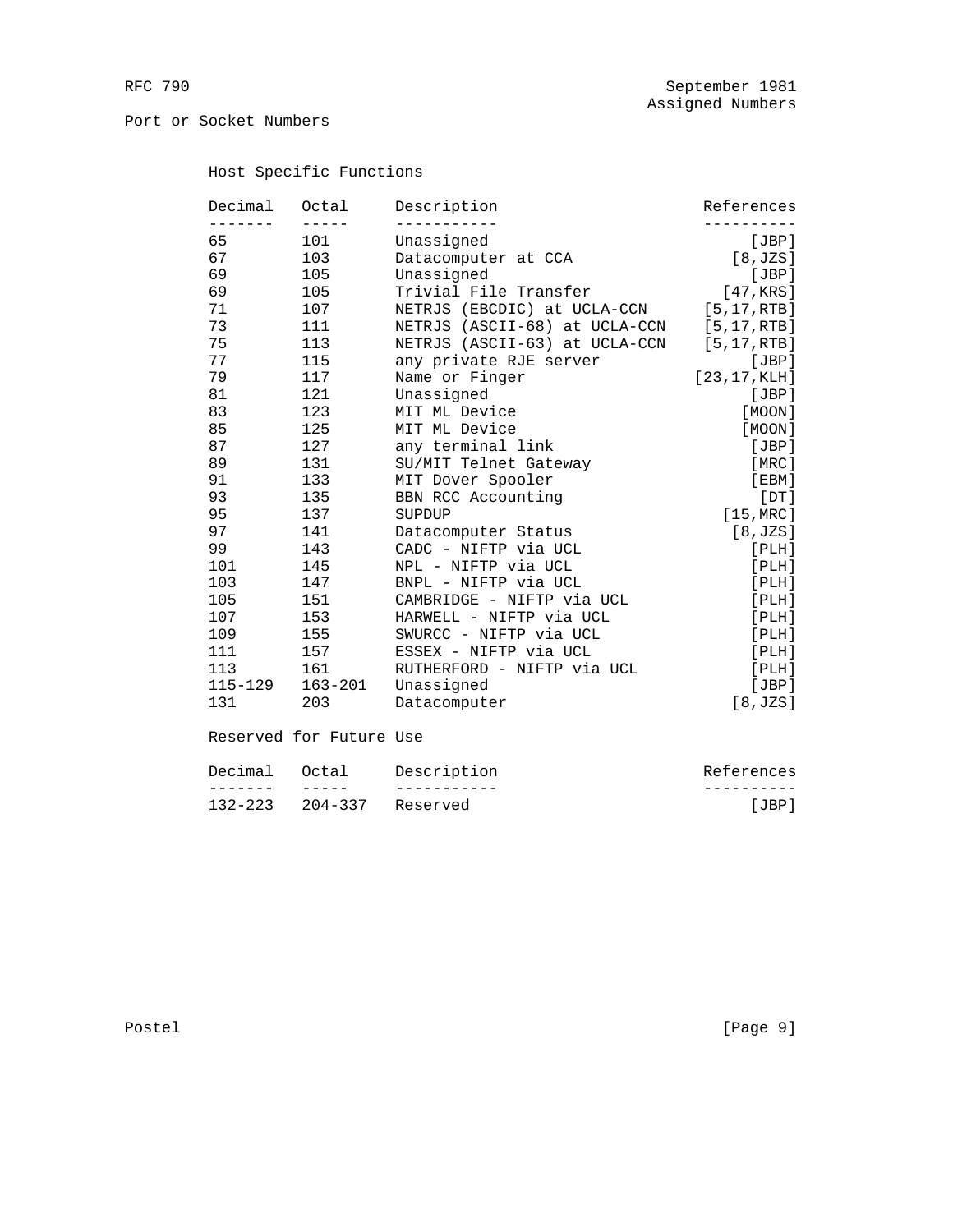## Experimental Functions

|     | Decimal     | Octal       | Description        | References |
|-----|-------------|-------------|--------------------|------------|
|     |             |             |                    |            |
|     | $224 - 239$ | $340 - 357$ | Unassigned         | JBP        |
| 241 |             | 361         | NCP Measurement    | [9,JBP]    |
| 243 |             | 363         | Survey Measurement | [2, AV]    |
| 245 |             | 365         | LINK               | [7, RDB2]  |
| 247 | 367         |             | TIPSRV             | [RHT]      |
|     | $249 - 255$ | $371 - 377$ | <b>RSEXEC</b>      | [51, RHT]  |

## ASSIGNED LINK NUMBERS

 The word "link" here refers to a field in the original ARPANET Host/IMP interface leader. The link was originally defined as an 8 bit field. Some time after the ARPANET Host-to-Host (AHHP) protocol was defined and, by now, some time ago the definition of this field was changed to "Message-ID" and the length to 12 bits. The name link now refers to the high order 8 bits of this 12 bit message-id field. The low order 4 bits of the message-id field are to be zero unless specifically specified otherwise for the particular protocol used on that link. The Host/IMP interface is defined in BBN report 1822 [1].

Link Assignments:

| Decimal     | Octal       | Description                      | References        |
|-------------|-------------|----------------------------------|-------------------|
|             |             |                                  |                   |
| 0           | 0           | AHHP Control Messages            | [28, 17, JBP]     |
| $\mathbf 1$ |             | Reserved                         | [JBP]             |
| $2 - 71$    | $2 - 107$   | AHHP Regular Messages            | [28, 17, JBP]     |
| $72 - 150$  | $110 - 226$ | Reserved                         | [JBP]             |
| 151         | 227         | CHAOS Protocol                   | [MOON]            |
| 152         | 230         | PARC Universal Protocol          | [4, EAT3]         |
| 153         | 231         | TIP Status Reporting             | [JGH]             |
| 154         | 232         | TIP Accounting                   | [JGH]             |
| 155         | 233         | Internet Protocol (regular)      | [33,JBP]          |
| $156 - 158$ | $234 - 236$ | Internet Protocol (experimental) | [33,JBP]          |
| $159 - 191$ | $237 - 277$ | Measurements                     | $[9, \text{VGC}]$ |
| $192 - 195$ | $300 - 303$ | Unassigned                       | [JBP]             |
| $196 - 255$ | $304 - 377$ | Experimental Protocols           | [JBP]             |
| $224 - 255$ | $340 - 377$ | <b>NVP</b>                       | [12, 17, DC]      |
| $248 - 255$ | 370-377     | Network Maintenance              | [JGH]             |

Postel [Page 10]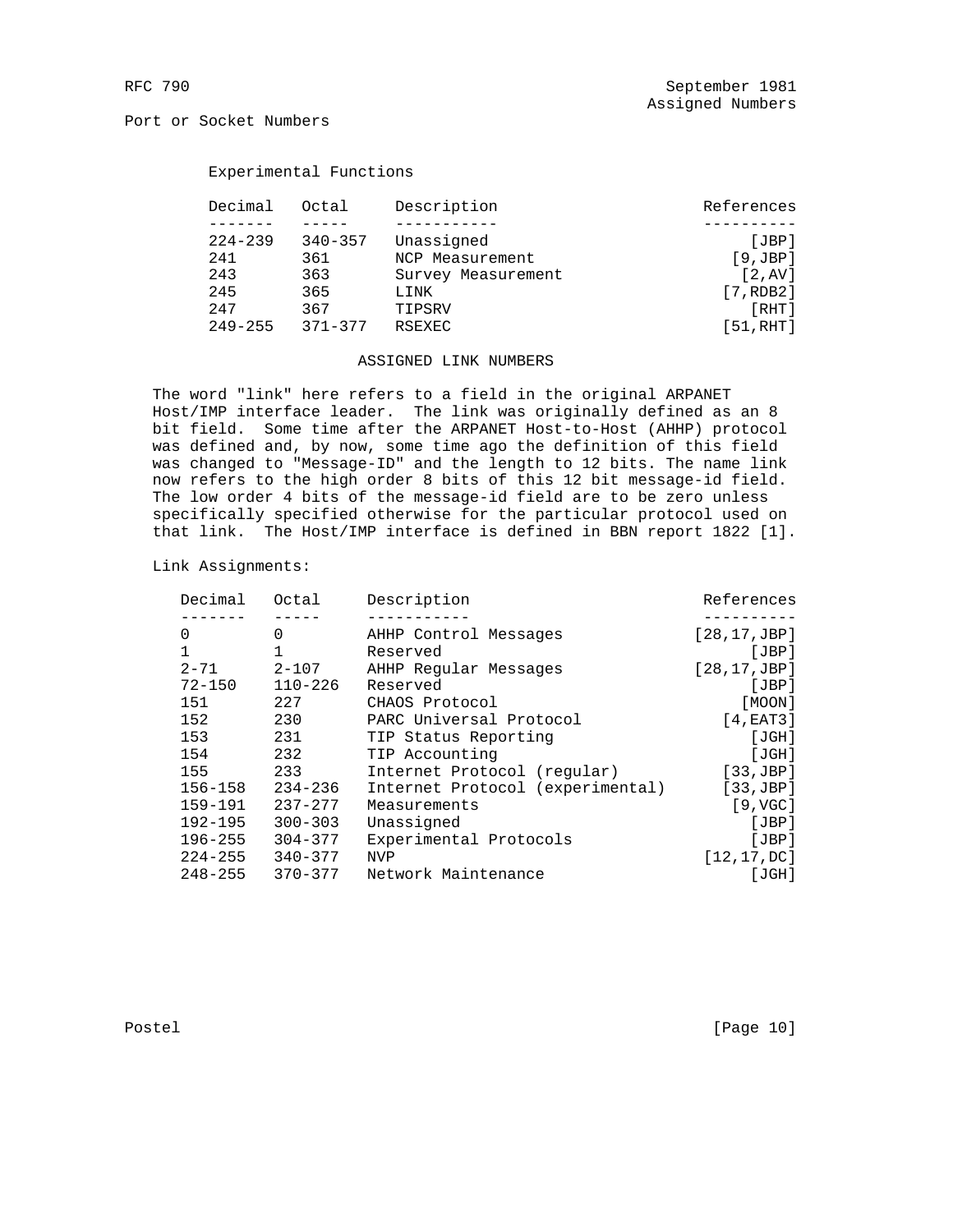### Documents

# DOCUMENTS

### ---------

- [1] BBN, "Specifications for the Interconnection of a Host and an IMP", Report 1822, Bolt Beranek and Newman, Cambridge, Massachusetts, May 1978.
- [2] Bhushan, A., "A Report on the Survey Project", RFC 530, NIC 17375, 22 June 1973.
- [3] Bisbey, R., D. Hollingworth, and B. Britt, "Graphics Language (version 2.1)", ISI/TM-80-18, USC/Information Sciences Institute, July 1980.
- [4] Boggs, D., J. Shoch, E. Taft, and R. Metcalfe, "PUP: An Internetwork Architecture", XEROX Palo Alto Research Center, CSL-79-10, July 1979; also in IEEE Transactions on Communication, Volume COM-28, Number 4, April 1980.
- [5] Braden, R., "NETRJS Protocol", RFC 740, NIC 42423, 22 November 1977. Also in [17].
- [6] Bressler, B., "Remote Job Entry Protocol", RFC 407, NIC 12112, 16 October 72. Also in [17].
- [7] Bressler, R., "Inter-Entity Communication -- An Experiment", RFC 441, NIC 13773, 19 January 1973.
- [8] CCA, "Datacomputer Version 5/4 User Manual", Computer Corporation of America, August 1979.
- [9] Cerf, V., "NCP Statistics", RFC 388, NIC 11360, 23 August 1972.
- [10] Clark, D., "Revision of DSP Specification", Local Network Note 9, Laboratory for Computer Science, MIT, 17 June 1977.
- [11] Clements, R., "FTPSRV -- Extensions for Tenex Paged Files", RFC 683, NIC 32251, 3 April 1975. Also in [17].
- [12] Cohen, D., "Specifications for the Network Voice Protocol (NVP)", NSC Note 68, 29 January 1976. Also as USC/Information Sciences Institute RR-75-39, March 1976, and as RFC 741, NIC 42444, 22 November 1977. Also in [17].
- [13] Cohen, D. and J. Postel, "Multiplexing Protocol", IEN 90, USC/Information Sciences Institute, May 1979.

Postel [Page 11]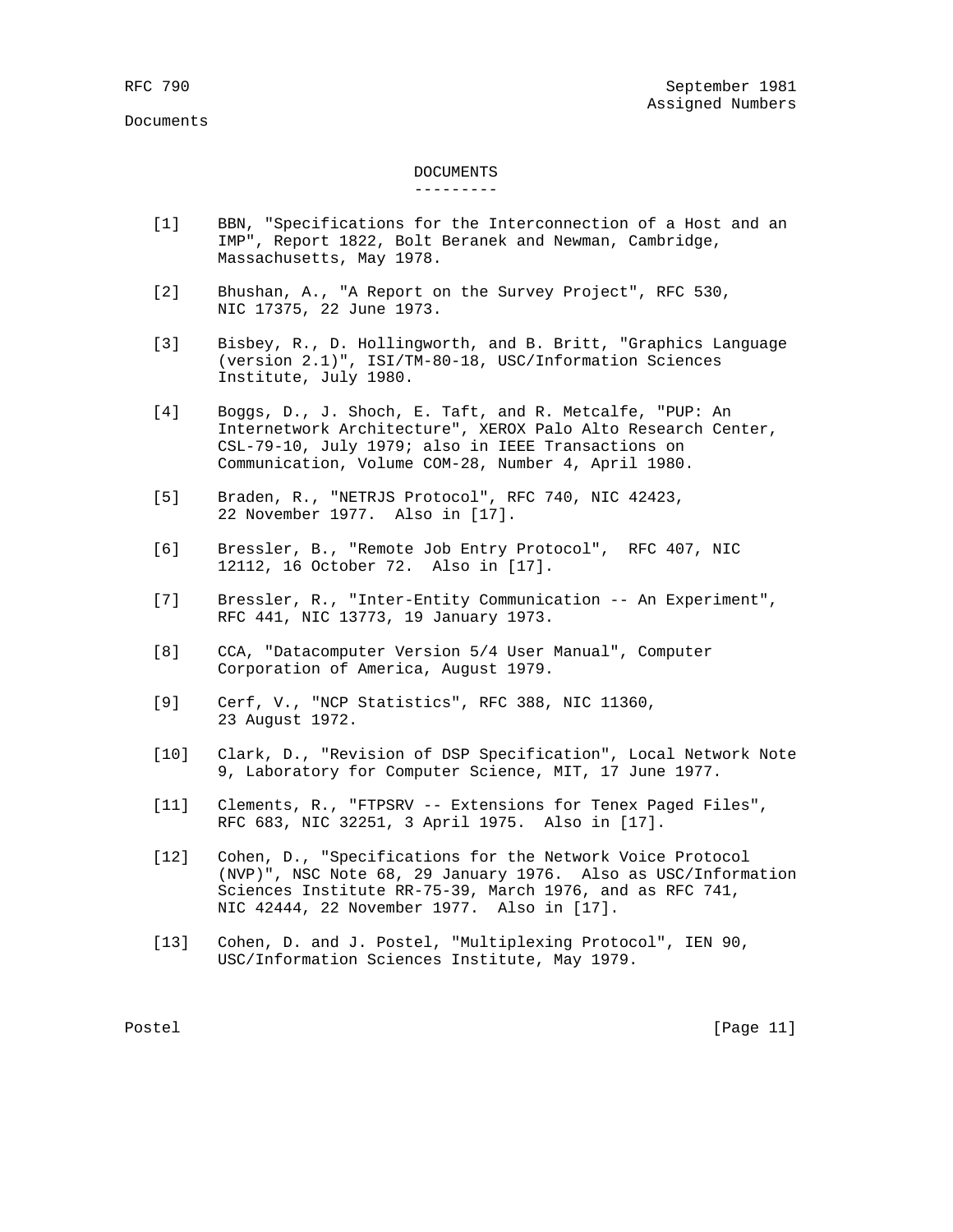- [14] COMPASS, "Semi-Annual Technical Report", CADD-7603-0411, Massachusetts Computer Associates, 4 March 1976. Also as, "National Software Works, Status Report No. 1", RADC-TR-76-276, Volume 1, September 1976. And COMPASS. "Second Semi-Annual Report", CADD-7608-1611, Massachusetts Computer Associates, 16 August 1976.
- [15] Crispin, M., "SUPDUP Protocol", RFC 734, NIC 41953, 7 October 1977. Also in [17].
- [16] Crispin, M. and I. Zabala, "DIALNET Protocols", Stanford University Artificial Intelligence Laboratory, July 1978.
- [17] Feinler, E. and J. Postel, eds., "ARPANET Protocol Handbook", NIC 7104, for the Defense Communications Agency by SRI International, Menlo Park, California, Revised January 1978.
- [18] Flood Page, D., "Gateway Monitoring Protocol", IEN 131, February 1980.
- [19] Flood Page, D., "CMCC Performance Measurement Message Formats", IEN 157, September 1980.
- [20] Forgie, J., "ST A Proposed Internet Stream Protocol", IEN 119, M.I.T. Lincoln Laboratory, September 1979.
- [21] Forsdick, H., and A. McKenzie, "FTP Functional Specification", Bolt Beranek and Newman, Report 4051, August 1979.
- [22] Harrenstien, K., J. Postel, "Time Server", IEN 142, April 1980. Also in [17].
- [23] Harrenstien, K., "Name/Finger", RFC 742, NIC 42758, 30 December 1977. Also in [17].
- [24] Harvey, B., "One More Try on the FTP", RFC 691, NIC 32700, 6 June 1975.
- [25] Haverty, J., "XNET Formats for Internet Protocol Version 4", IEN 158, October 1980.
- [26] McCarthy, J. and L. Earnest, "DIALNET", Stanford University Artificial Intelligence Laboratory, Undated.
- [27] McKenzie, A., "File Transfer Protocol", RFC 454, NIC 14333, 16 February 1973.

Postel [Page 12]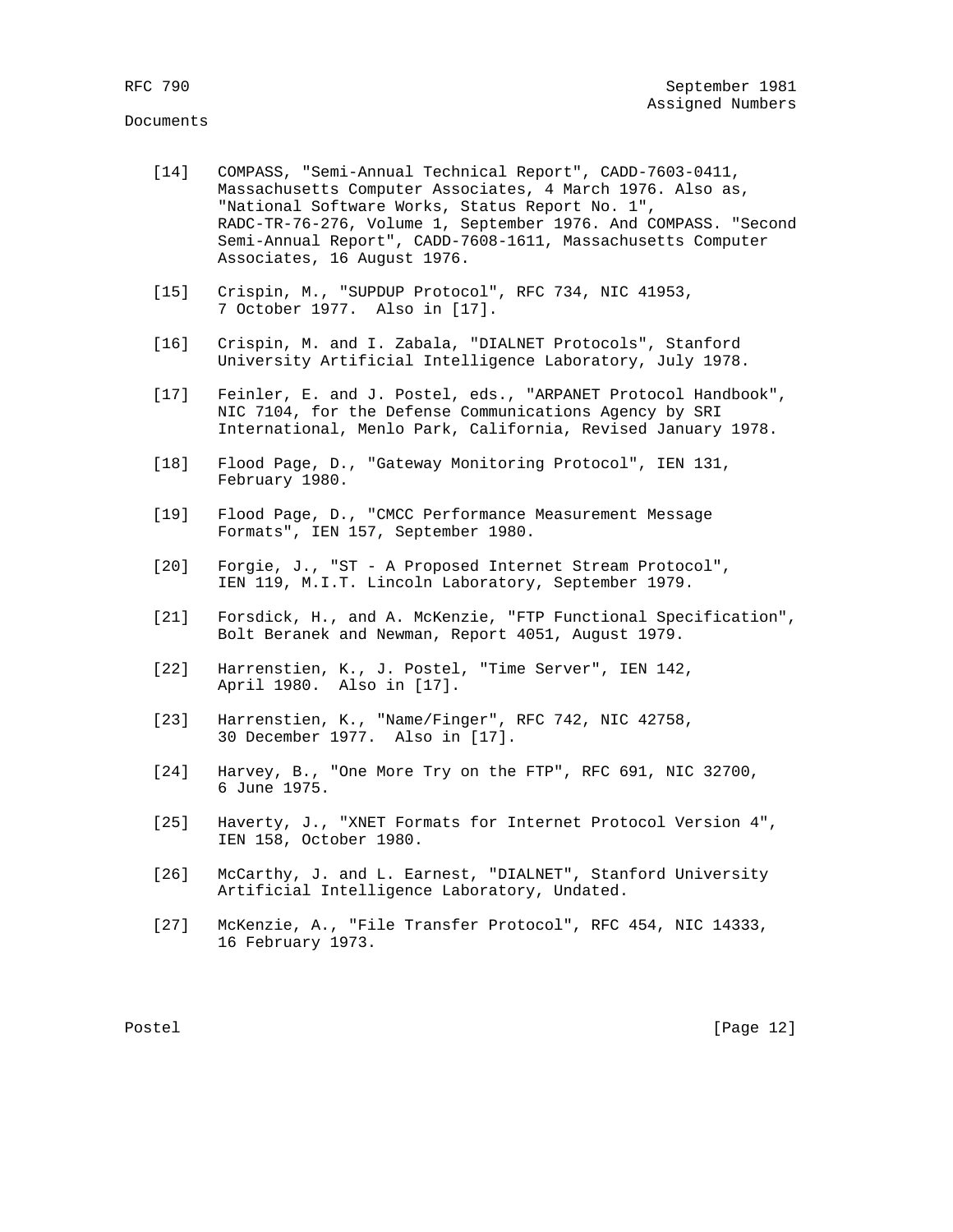### Documents

- [28] McKenzie,A., "Host/Host Protocol for the ARPA Network", NIC 8246, January 1972. Also in [17].
- [29] NSW Protocol Committee, "MSG: The Interprocess Communication Facility for the National Software Works", CADD-7612-2411, Massachusetts Computer Associates, BBN 3237, Bolt Beranek and Newman, Revised 24 December 1976.
- [30] O'Brien, M., "A Network Graphical Conferencing System", RAND Corporation, N-1250-ARPA, August 1979.
- [31] Postel, J., "Character Generator Process", RFC 429, NIC 13281, 12 December 1972.
- [32] Postel, J., "Discard Process", RFC 348, NIC 10427, 30 May 1972.
- [33] Postel, J., ed., "Internet Protocol DARPA Internet Program Protocol Specification", RFC 791, USC/Information Sciences Institute, September 1981.
- [34] Postel, J., ed., "Transmission Control Protocol DARPA Internet Program Protocol Specification", RFC 793, USC/Information Sciences Institute, September 1981.
- [35] Postel, J., "Echo Process", RFC 347, NIC 10426, 30 May 1972.
- [36] Postel, J., "File Transfer Protocol", RFC 765, IEN 149, June 1980.
- [37] Postel, J., "Internet Message Protocol", RFC 759, IEN 113, USC/Information Sciences Institute, August 1980.
- [38] Postel, J., "Name Server", IEN 116, USC/Information Sciences Institute, August 1979.
- [39] Postel, J., "Official Initial Connection Protocol", NIC 7101, 11 June 1971. Also in [17].
- [40] Postel, J., "Telnet Protocol", RFC 318, NIC 9348, 3 April 1972.
- [41] Postel, J., "Telnet Protocol Specification", RFC 764, IEN 148, June 1980.
- [42] Postel, J., "User Datagram Protocol", RFC 768 USC/Information Sciences Institute, August 1980.

Postel [Page 13]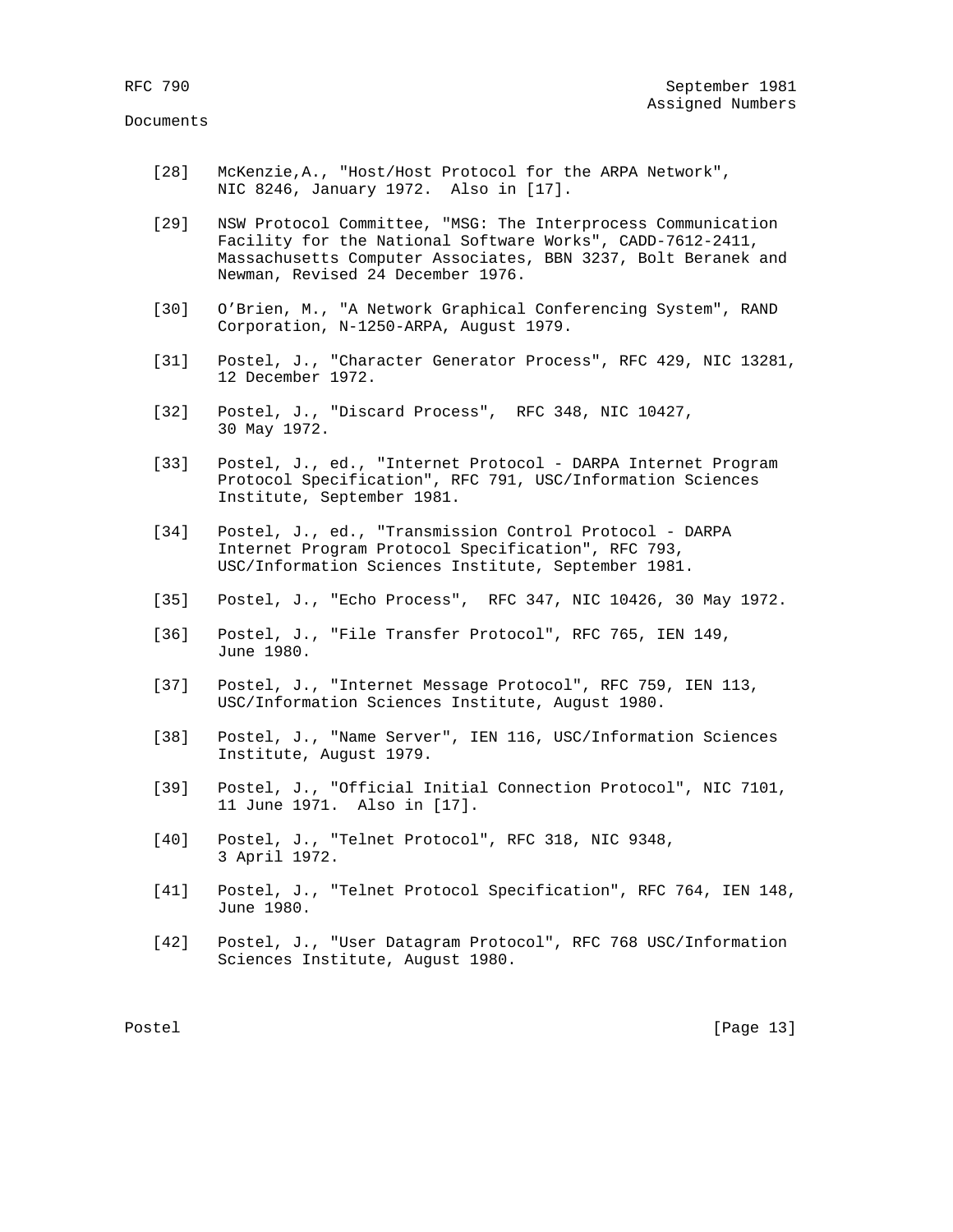Documents

- [43] Reed, D., "Protocols for the LCS Network", Local Network Note 3, Laboratory for Computer Science, MIT, 29 November 1976.
- [44] Skelton, A., S. Holmgren, and D. Wood, "The MITRE Cablenet Project", IEN 96, April 1979.
- [45] Sluizer, S., and J. Postel, "Mail Transfer Protocol", RFC 780, USC/Information Sciences Institute, May 1981.
- [46] Sproull, R., and E. Thomas. "A Networks Graphics Protocol", NIC 24308, 16 August 1974. Also in [17].
- [47] Sollins, K., "The TFTP Protocol (revision 2)", RFC 783, MIT/LCS, June 1981.
- [48] Strazisar, V., "Gateway Routing: An Implementation Specification", IEN 30, Bolt Berenak and Newman, April 1979.
- [49] Strazisar, V., "How to Build a Gateway", IEN 109, Bolt Berenak and Newman, August 1979.
- [50] The High Level Protocol Group, "A Network Independent File Transfer Protocol", INWG Protocol Note 86, December 1977.
- [51] Thomas, R., "A Resource Sharing Executive for the ARPANET", AFIPS Conference Proceedings, 42:155-163, NCC, 1973.
- [52] Flood Page, D., "A Simple Message Generator", IEN 172, Bolt Berenak and Newman, March 1981.
- [53] Postel, J., "Internet Control Message Protocol DARPA Internet Program Protocol Specification", RFC 792, USC/Information Sciences Institute, September 1981.
- [54] Postel, J., "Simple Mail Transfer Protocol", RFC 788, USC/Information Sciences Institute, September 1981.
- [55] Littauer, B., "A Host Monitoring Protocol"", IEN 197, Bolt Berenak and Newman, September 1981.

Postel [Page 14]